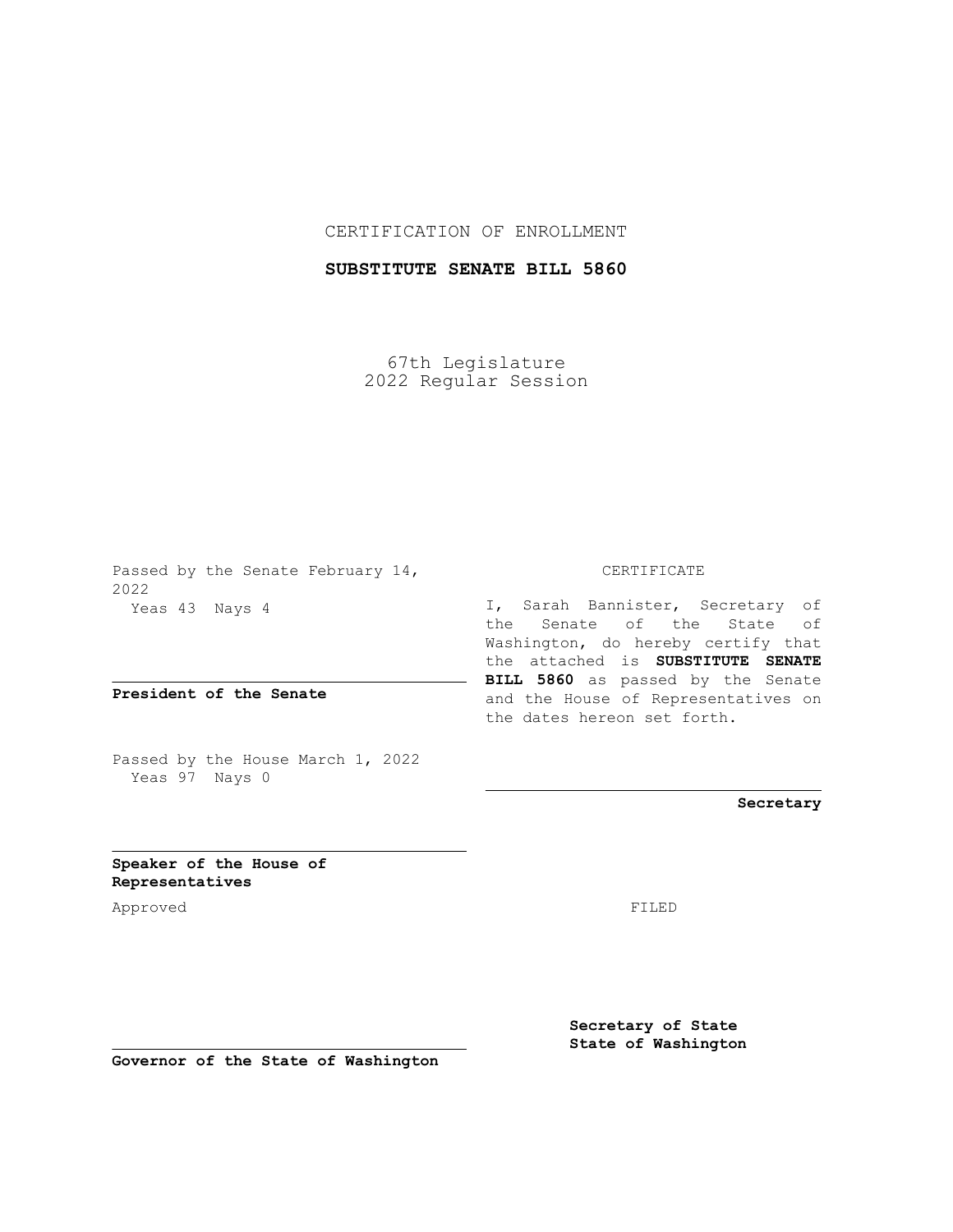## **SUBSTITUTE SENATE BILL 5860**

Passed Legislature - 2022 Regular Session

**State of Washington 67th Legislature 2022 Regular Session**

**By** Senate Agriculture, Water, Natural Resources & Parks (originally sponsored by Senators Warnick, Dozier, and Schoesler)

READ FIRST TIME 02/03/22.

1 AN ACT Relating to water policy in regions with regulated 2 reductions in aquifer levels; adding a new section to chapter 90.44 3 RCW; and creating a new section.

4 BE IT ENACTED BY THE LEGISLATURE OF THE STATE OF WASHINGTON:

 NEW SECTION. **Sec. 1.** In 2006, the legislature approved chapter 168, Laws of 2006 (Engrossed Substitute Senate Bill No. 6151) in order to encourage the efficient use of water in the Odessa subarea. Chapter 168, Laws of 2006 (Engrossed Substitute Senate Bill No. 6151) expired in July of 2021. The legislature finds that this program was effective and is necessary.

11 NEW SECTION. **Sec. 2.** A new section is added to chapter 90.44 12 RCW to read as follows:

13 (1) In order to encourage more efficient use of water, where the 14 source of water is an aquifer within the Odessa groundwater subarea 15 as defined in chapter 173-128A WAC:

16 (a) Any period of nonuse of a right to withdraw groundwater from 17 the aquifer is deemed to be involuntary due to a drought or low flow 18 period under RCW 90.14.140(2)(b); and

19 (b) Such unused water is deemed a standby or reserve water supply 20 that may again be used after the period of nonuse, as long as: (i)